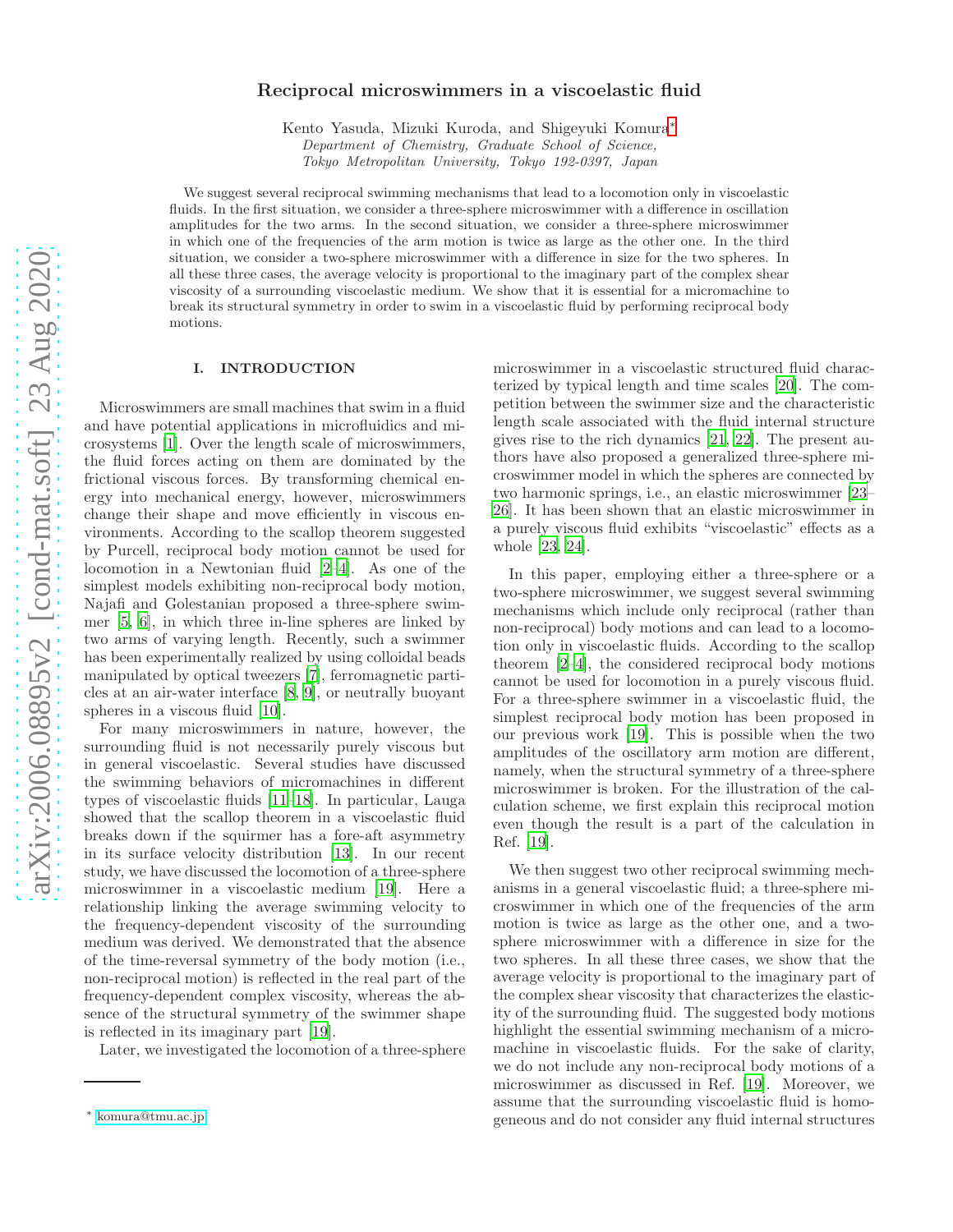

<span id="page-1-1"></span>FIG. 1. Najafi–Golestanian three-sphere swimmer model. Three identical spheres of radius a are connected by arms of lengths  $L_1(t)$  and  $L_2(t)$ , and they undergo time-dependent cyclic motions (see Eqs.  $(10)$  and  $(11)$  or Eqs.  $(18)$  and  $(19)$ ). Such a microswimmer is embedded in a viscoelastic medium characterized by a frequency-dependent complex shear viscosity  $\eta[\omega]$ . In this work, we consider only reciprocal body motions.

In the next section, we briefly review Ref. [\[19](#page-6-12)] to show the basic equations for the motion of a three-sphere swimmer in a general viscoelastic fluid. In Sec. [III,](#page-2-2) we discuss the locomotion of a three-sphere swimmer when the two arm amplitudes are asymmetric, as already discussed in Ref. [\[19\]](#page-6-12). In Sec. [IV,](#page-3-2) we explain the case of asymmetric arm frequencies for a three-sphere swimmer. The generalization for higher frequencies of the arm motion is also discussed. In Sec. [V,](#page-3-3) we present the result for an asymmetric two-sphere microswimmer in a viscoelastic fluid. Finally, a summary of our work and a discussion is provided in Sec. [VI.](#page-4-0)

### II. THREE-SPHERE MICROSWIMMER IN A VISCOELASTIC FLUID

The general equation that describes the hydrodynamics of a low-Reynolds-number flow in a viscoelastic medium is given by the following generalized Stokes equation [\[27](#page-6-19)]:

$$
\int_{-\infty}^{t} dt' \eta(t - t') \nabla^2 \mathbf{v}(\mathbf{r}, t') - \nabla p(\mathbf{r}, t) = 0.
$$
 (1)

Here  $\eta(t)$  is the time-dependent shear viscosity, **v** is the velocity field,  $p$  is the pressure field, and  $\bf{r}$  stands for a three-dimensional positional vector. The above equation is further subjected to the incompressibility condition,

$$
\nabla \cdot \mathbf{v} = 0. \tag{2}
$$

From these equations, one can obtain a linear relation between the time-dependent force  $F(t)$  acting on a hard sphere of radius a and its time-dependent velocity  $V(t)$ . In the Fourier domain, this relation can be represented as

<span id="page-1-0"></span>
$$
V(\omega) = \frac{1}{6\pi\eta[\omega]a} F(\omega),\tag{3}
$$

where we use a bilateral Fourier transform for  $V(\omega) =$  $\int_{-\infty}^{\infty} dt V(t)e^{-i\omega t}$  and  $F(\omega) = \int_{-\infty}^{\infty} dt F(t)e^{-i\omega t}$ , while we employ a unilateral one for  $\eta[\omega] = \int_0^\infty dt \, \eta(t) e^{-i\omega t}$ . Equation [\(3\)](#page-1-0) is the generalized Stokes-Einstein relation (GSR), which has been successfully used in active microrheology experiments [\[28](#page-6-20)[–30\]](#page-6-21), and its mathematical validity has also been discussed [\[31](#page-6-22), [32](#page-6-23)].

Next, we briefly explain the three-sphere micromachine model proposed by Najafi and Golestanian [\[5,](#page-6-3) [6](#page-6-4)]. As schematically shown in Fig. [1,](#page-1-1) this model consists of three spheres of the same radius a. They are connected by two arms of lengths  $L_1(t)$  and  $L_2(t)$ , which undergo timedependent motion, as we will discuss separately in the next sections. Moreover, the radius of the two arms is assumed to be negligibly small. If we define the velocity of each sphere along the swimmer axis as  $V_i(t)$   $(i = 1, 2, 3)$ , we have

$$
\dot{L}_1(t) = V_2(t) - V_1(t),\tag{4}
$$

<span id="page-1-6"></span><span id="page-1-5"></span><span id="page-1-4"></span><span id="page-1-3"></span><span id="page-1-2"></span>
$$
\dot{L}_2(t) = V_3(t) - V_2(t),\tag{5}
$$

where  $\dot{L}_1$  and  $\dot{L}_2$  indicate the time derivatives of  $L_1$  and  $L_2$ , respectively.

Owing to the hydrodynamic effect, each sphere exerts a force  $F_i$  on the viscoelastic medium and experiences a force  $-F_i$  from it. To relate the forces and the velocities in the frequency domain, we use the GSR in Eq. [\(3\)](#page-1-0) and the Oseen tensor, in which the frequency-dependent viscosity  $\eta[\omega]$  is used instead of a constant one [\[33](#page-6-24), [34\]](#page-6-25). Assuming that  $a \ll L_1, L_2$ , we can write the three velocities  $V_i(\omega)$  as [\[5,](#page-6-3) [6\]](#page-6-4)

$$
V_1(\omega) = \frac{F_1(\omega)}{6\pi\eta[\omega]a} + \frac{1}{4\pi\eta[\omega]} \frac{F_2(\omega) * L_1^{-1}(\omega)}{2\pi} + \frac{1}{4\pi\eta[\omega]} \frac{F_3(\omega) * (L_1 + L_2)^{-1}(\omega)}{2\pi},
$$
(6)

$$
V_2(\omega) = \frac{1}{4\pi\eta[\omega]} \frac{F_1(\omega) * L_1^{-1}(\omega)}{2\pi} + \frac{F_2(\omega)}{6\pi\eta[\omega]a} + \frac{1}{4\pi\eta[\omega]} \frac{F_3(\omega) * L_2^{-1}(\omega)}{2\pi},
$$
\n(7)

$$
V_3(\omega) = \frac{1}{4\pi\eta[\omega]} \frac{F_1(\omega) * (L_1 + L_2)^{-1}(\omega)}{2\pi} + \frac{1}{4\pi\eta[\omega]} \frac{F_2(\omega) * L_2^{-1}(\omega)}{2\pi} + \frac{F_3(\omega)}{6\pi\eta[\omega]a},
$$
(8)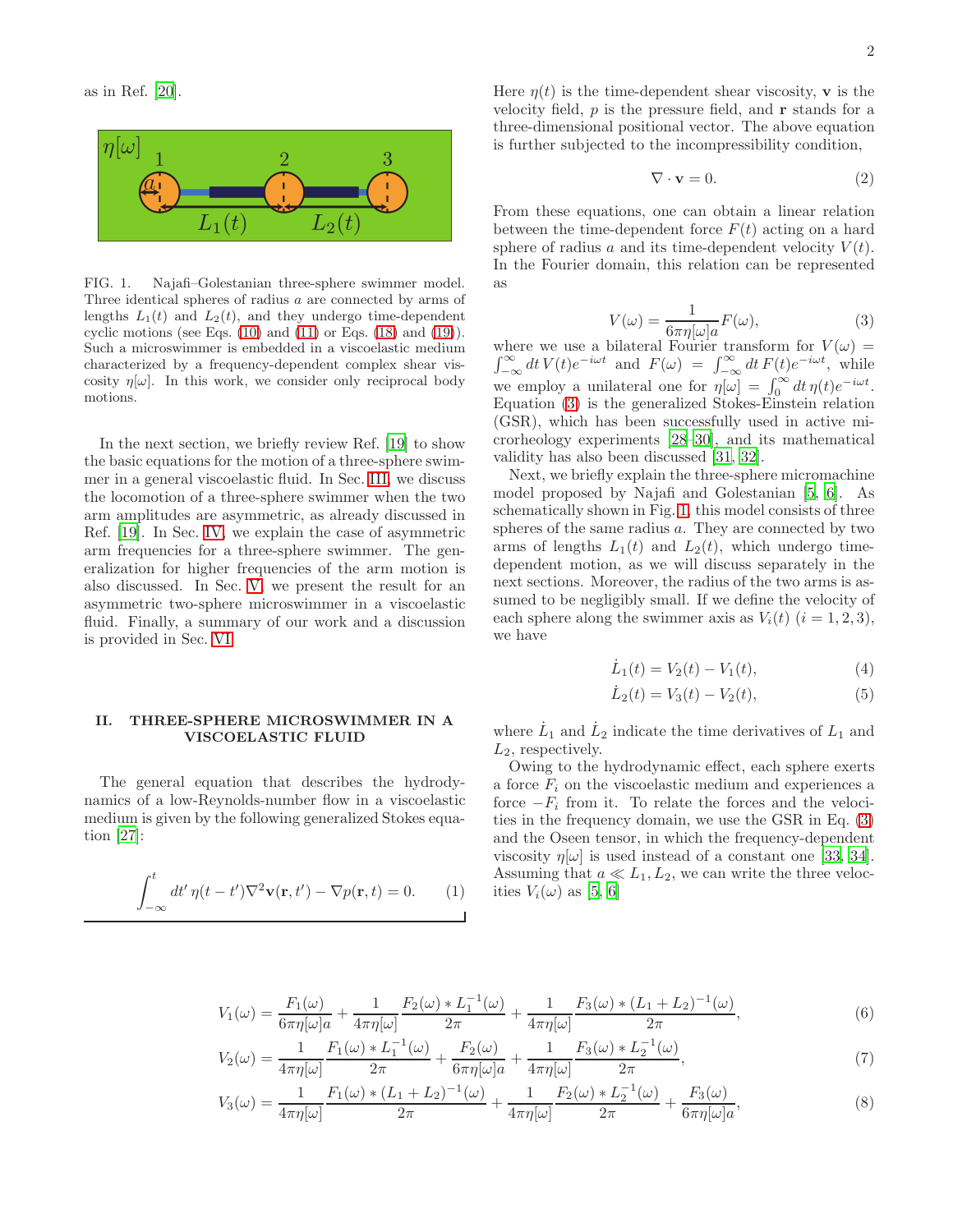where we have used bilateral Fourier transforms such as  $L_1^{-1}(\omega) = \int_{-\infty}^{\infty} dt \, [L_1(t)]^{-1} e^{-i\omega t}$ . Furthermore, the convolution of two functions is generally defined by  $g_1(\omega) * g_2(\omega) = \int_{-\infty}^{\infty} d\omega' g_1(\omega - \omega') g_2(\omega')$  in the above equations.

Since we are interested in the autonomous net locomotion of the swimmer, there are no external forces acting on the spheres. Neglecting the inertia of the surrounding fluid, we require the following force balance condition:

<span id="page-2-5"></span>
$$
F_1(\omega) + F_2(\omega) + F_3(\omega) = 0.
$$
\n(9)

Since Eqs.  $(6)$ – $(8)$  involve convolutions in the frequency domain, we cannot solve these equations for arbitrary  $L_1(t)$  and  $L_2(t)$ . In the subsequent sections, we assume three different reciprocal arm motions for  $L_1(t)$  and  $L_2(t)$ , and obtain the average velocity of a microswimmer in a viscoelastic fluid.

## <span id="page-2-2"></span>III. ASYMMETRIC ARM AMPLITUDES

We first consider the case when the amplitudes of the two arms are different. We assume that the two arms undergo the following reciprocal periodic motion:

$$
L_1(t) = \ell + d_1 \cos(\Omega t),\tag{10}
$$

$$
L_2(t) = \ell + d_2 \cos(\Omega t). \tag{11}
$$

In the above,  $\ell$  is the constant length,  $d_1$  and  $d_2$  are the amplitudes of the oscillatory motion,  $\Omega$  is the common arm frequency. It should be emphasized that, in contrast to Ref. [\[19\]](#page-6-12), we do not include any difference in the phases between the two arms, and hence the whole body motion is reciprocal. On the other hand, we characterize the structural symmetry of the swimmer by  $d_1$  and  $d_2$ . The whole micromachine is symmetric when  $d_1 = d_2$ , while it is asymmetric when  $d_1 \neq d_2$ .

Since the arm frequency is  $\Omega$ , we assume that the velocities and the forces of the three spheres can generally be written as

$$
V_i(\omega) = V_{i,0} \,\delta(\omega)
$$
  
+ 
$$
\sum_{n=1}^{\infty} \left[ V_{i,n} \,\delta(\omega + n\Omega) + V_{i,-n} \,\delta(\omega - n\Omega) \right], \quad (12)
$$

$$
F_i(\omega) = F_{i,0} \,\delta(\omega)
$$
  
+ 
$$
\sum_{n=1}^{\infty} \left[ F_{i,n} \,\delta(\omega + n\Omega) + F_{i,-n} \,\delta(\omega - n\Omega) \right]. \tag{13}
$$

Substituting Eqs. [\(12\)](#page-2-3) and [\(13\)](#page-2-4) into the six coupled Eqs.  $(4)$ – $(9)$ , we obtain in general a matrix equation with infinite dimensions.

Under the conditions  $d_1, d_2 \ll \ell$  and  $a \ll \ell$ , we are allowed to consider only  $n = 0, \pm 1$ , and we further use the approximation  $F_{i,\pm 2} \approx 0$ . Then we can solve for the six unknown functions  $V_i(\omega)$  and  $F_i(\omega)$ , and also calculate



<span id="page-2-7"></span>FIG. 2. Average swimming velocity  $\overline{V}$  as a function of  $\Omega\tau,$  where  $\Omega$  is the arm frequency and  $\tau$  is the characteristic time scale in the Maxwell model. Here  $\overline{V}$  is scaled by  $5(d_1^2$  $d_2^2$ )a/(48 $\ell^2 \tau$ ) assuming that  $d_1 \neq d_2$ .  $\overline{V}$  increases as  $\overline{V} \sim \Omega^2$ for  $\Omega \tau \ll 1$ .

the total swimming velocity

$$
V = \frac{1}{3}(V_1 + V_2 + V_3). \tag{14}
$$

<span id="page-2-1"></span><span id="page-2-0"></span>Up to the lowest order terms in  $a$ , the average swimming velocity over one cycle of motion becomes [\[19\]](#page-6-12)

<span id="page-2-6"></span>
$$
\overline{V} = -\frac{5a(d_1^2 - d_2^2)\Omega}{48\ell^2 \eta_0} \eta''[\Omega],\tag{15}
$$

where  $\eta''[\Omega]$  is the imaginary part of the complex shear viscosity,  $\eta[\Omega] = \eta'[\Omega] + i\eta''[\Omega]$ , and  $\eta_0 = \eta[\Omega \to 0]$  is the constant zero-frequency viscosity. A detailed derivation of Eq. [\(15\)](#page-2-6) is given in the Appendix A. Notice that  $\eta''[\Omega]$ is taken to be negative in our notation. Hence  $\overline{V} > 0$ when  $d_1 > d_2$ .

<span id="page-2-3"></span>Since Eq. [\(15\)](#page-2-6) involves  $\eta''[\Omega]$ , it can be regarded as an elastic contribution that exists when the structural symmetry of the swimmer is broken, i.e.,  $d_1 \neq d_2$ . In other words, a reciprocal three-sphere micromachine uses the elastic degree of freedom of the surrounding viscoelastic medium for its locomotion. The structural asymmetry,  $d_1 \neq d_2$ , is necessary for a microswimmer to determine its moving direction. For a purely Newtonian fluid, namely, for a medium characterized by a constant viscosity, Eq. [\(15\)](#page-2-6) vanishes even when  $d_1 \neq d_2$  because  $\eta''[\Omega] = 0$ . The above result also implies that a threesphere swimmer cannot move in a purely elastic medium, for which we have  $\eta_0 \to \infty$ .

<span id="page-2-4"></span>When the arm motion is non-reciprocal, such as by introducing a phase difference between the two arms, a different term arises [\[19](#page-6-12), [20](#page-6-13)]. This term includes  $\eta'[\Omega]$ and hence can be regarded as the viscous contribution. Because Eq. [\(15\)](#page-2-6) contributes to the average velocity even for a reciprocal body motion, the scallop theorem should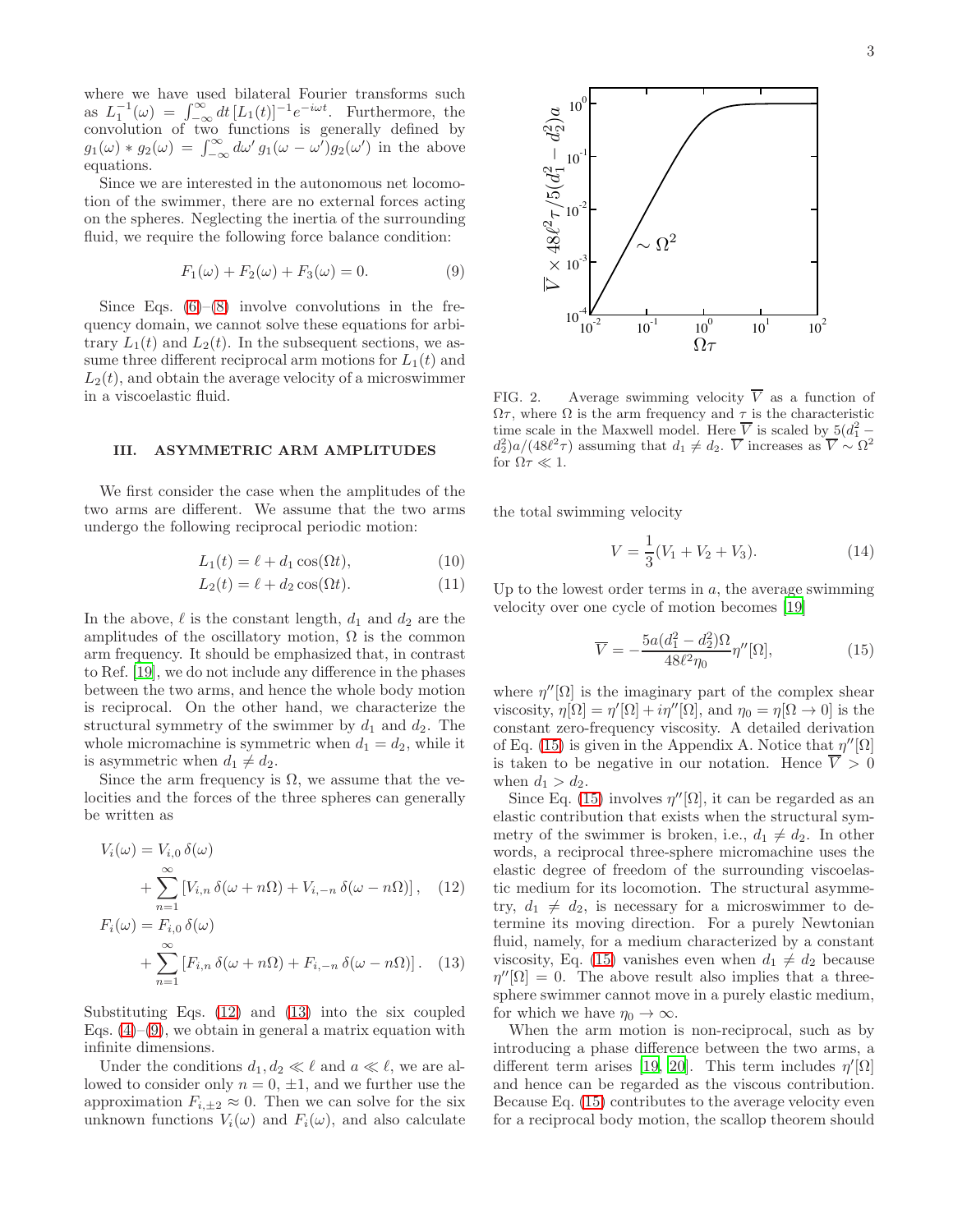be generalized for a three-sphere swimmer in a viscoelastic medium [\[13](#page-6-11)].

To illustrate the above result, we assume that the surrounding viscoelastic medium is described by a simple Maxwell model [\[19\]](#page-6-12). In this case, the frequencydependent complex viscosity can be written as

<span id="page-3-4"></span>
$$
\eta[\omega] = \eta_0 \frac{1 - i\omega\tau}{1 + \omega^2 \tau^2},\tag{16}
$$

where  $\tau$  is the characteristic time scale. Within this model, the medium behaves as a viscous fluid for  $\omega \tau \ll 1$ , while it becomes elastic for  $\omega \tau \gg 1$ . Using Eq. [\(16\)](#page-3-4), we can easily obtain the average swimming velocity in Eq. [\(15\)](#page-2-6) as [\[19](#page-6-12)]

$$
\overline{V} = \frac{5(d_1^2 - d_2^2)a\Omega}{48\ell^2} \frac{\Omega\tau}{1 + \Omega^2\tau^2}.
$$
 (17)

Here  $\overline{V}$  increases as  $\overline{V} \sim \Omega^2$  for  $\Omega \tau \ll 1$ , and it approaches a constant for  $\Omega \tau \gg 1$ . In Fig. [2,](#page-2-7) we plot the dimensionless average swimming velocity  $\overline{V}$  as a function of the dimensionless arm frequency  $\Omega \tau$  when  $d_1 \neq d_2$ .

## <span id="page-3-2"></span>IV. ASYMMETRIC ARM FREQUENCIES

As the second case, we consider the situation where the frequencies of the two arms are different. For the sake of simplicity, we consider here the following time dependencies:

$$
L_1(t) = \ell + d\cos(\Omega t),\tag{18}
$$

$$
L_2(t) = \ell + d\cos(2\Omega t). \tag{19}
$$

In the above, the frequency of  $L_2$  is twice as large as that of  $L_1$ , whereas the amplitude of oscillation d is taken to be the same. Since the arm frequencies are different, a phase shift does not play any role, and the overall arm motion can be regarded as reciprocal for Eqs. [\(18\)](#page-3-0) and [\(19\)](#page-3-1).

The procedure to obtain the average velocity is essentially the same as in the previous section. We assume that the velocities and the forces of the three spheres are also expressed by Eqs. [\(12\)](#page-2-3) and [\(13\)](#page-2-4). Under the conditions  $d \ll \ell$  and  $a \ll \ell$ , we consider only  $n = 0, \pm 1, \pm 2$ and use the approximation  $F_{i,\pm 3} \approx 0$  because of Eq. [\(19\)](#page-3-1). After some calculation, the average swimming velocity can be obtained as

$$
\overline{V} = -\frac{5ad^2\Omega}{48\ell^2\eta_0} \left( \eta''[\Omega] - 2\eta''[2\Omega] \right). \tag{20}
$$

Similar to Eq. [\(15\)](#page-2-6), only the imaginary part of the complex shear viscosity appears in the above expression, and the two terms in Eq. [\(20\)](#page-3-5) are the elastic contributions. The above result means that a micromachine can swim as long as  $\eta''[\Omega] \neq 2\eta''[2\Omega]$  which usually holds for viscoelastic fluids. It is interesting to note that the direction of locomotion is determined by the relative magnitude between  $\eta''[\Omega]$  and  $2\eta''[2\Omega]$ . When the arm amplitudes are different and characterized by  $d_1$  and  $d_2$ , as in Eqs. [\(10\)](#page-2-0) and [\(11\)](#page-2-1), we have confirmed that the average velocity is then proportional to  $d_1^2 \eta''[\Omega] - 2d_2^2 \eta''[2\Omega]$ , as one can expected from Eqs. [\(15\)](#page-2-6) and [\(20\)](#page-3-5).

In general, the motions of the two arms can be given by

<span id="page-3-6"></span>
$$
L_1(t) = \ell + d\cos(\Omega t),\tag{21}
$$

<span id="page-3-7"></span>
$$
L_2(t) = \ell + d\cos(m\Omega t),\tag{22}
$$

where  $m$  is an integer. Notice that the average velocity vanishes for  $m = 1$  even in a viscoelastic fluid because the arm amplitudes are the same in Eqs. [\(21\)](#page-3-6) and [\(22\)](#page-3-7). Although we have explicitly calculated only up to  $m = 3$ , we speculate that the average velocity can be given by

<span id="page-3-8"></span>
$$
\overline{V} = -\frac{5ad^2\Omega}{48\ell^2\eta_0} \left( \eta''[\Omega] - m\eta''[m\Omega] \right),\tag{23}
$$

which is a natural generalization of Eq.  $(20)$ . When m is very large, the first term becomes negligible, and the whole locomotion is dominated by  $\eta''[m\Omega]$ .

One can further generalize Eq. [\(21\)](#page-3-6) to  $L_1(t) = \ell +$  $d\cos(M\Omega t)$ , where M is another integer, while  $L_2$  is still given by Eq. [\(22\)](#page-3-7) but  $M \neq m$ . Then the least common multiple of  $M$  and  $m$  determines the period of the overall reciprocal motion of a micromachine. In this case, we predict in general that the first term in Eq. [\(23\)](#page-3-8) will be replaced by  $M\eta''[M\Omega]$  which results from the symmetry of our system.

### <span id="page-3-3"></span>V. ASYMMETRIC TWO-SPHERE MICROSWIMMER

<span id="page-3-1"></span><span id="page-3-0"></span>As the third reciprocal body motion, we consider a two-sphere swimmer consisting of two hard spheres having different sizes. As shown in Fig. [3,](#page-4-1) these two spheres are connected by a single arm which can vary its length. The radii of the two spheres are denoted by  $a_1$  and  $a_2$ , and the distance between them is  $L(t)$ . As the equations of motion for the two spheres are even simpler than those for a three-sphere swimmer, we shall explicitly write them below.

Similar to Eqs.  $(4)$  and  $(5)$ , the time derivative of L is given by

$$
\dot{L}(t) = V_2(t) - V_1(t). \tag{24}
$$

<span id="page-3-5"></span>Corresponding to Eqs.  $(6)$ – $(8)$ , the relations between the velocities and the forces in the frequency domain can be written as

$$
V_1(\omega) = \frac{F_1(\omega)}{6\pi\eta[\omega]a_1} + \frac{1}{4\pi\eta[\omega]} \frac{F_2(\omega) * L^{-1}(\omega)}{2\pi},
$$
 (25)

$$
V_2(\omega) = \frac{1}{4\pi\eta[\omega]} \frac{F_1(\omega) * L^{-1}(\omega)}{2\pi} + \frac{F_2(\omega)}{6\pi\eta[\omega]a_2}.
$$
 (26)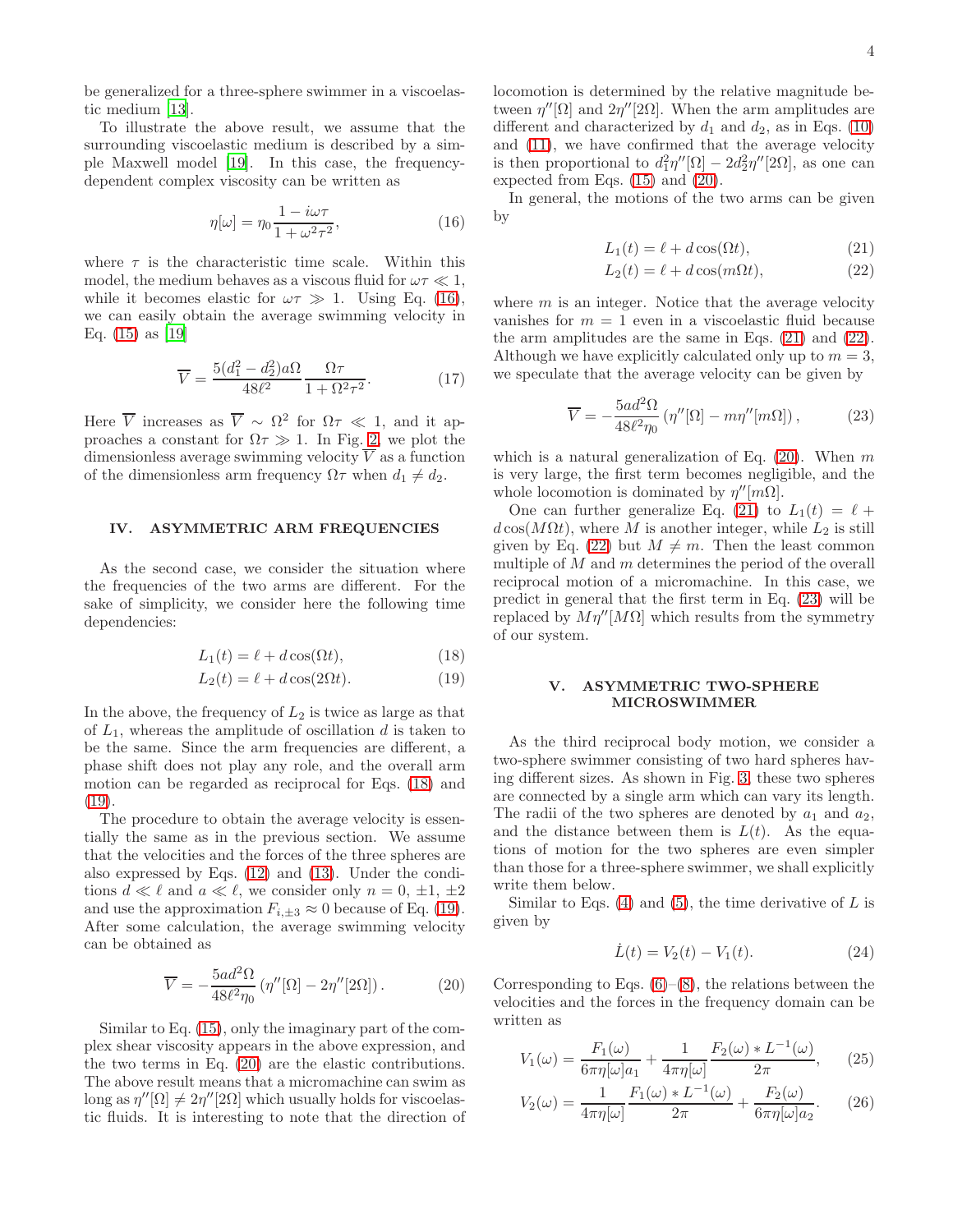

<span id="page-4-1"></span>FIG. 3. Asymmetric two-sphere swimmer model. Two spheres of different radius  $a_1$  and  $a_2$   $(a_1 < a_2)$  are connected by an arm of length  $L(t)$ , and it undergoes a time-dependent periodic motion (see Eq. [\(28\)](#page-4-2)). The swimmer is embedded in a viscoelastic medium characterized by a frequency-dependent complex shear viscosity  $\eta[\omega]$ .

Finally, the force balance equation now becomes

$$
F_1(\omega) + F_2(\omega) = 0.
$$
\n<sup>(27)</sup>

The periodic arm motion is assumed to have the following simple form:

$$
L(t) = \ell + d\cos(\Omega t). \tag{28}
$$

Since there is only one arm, it is obvious that any periodic arm motion is inevitably reciprocal. Under the conditions  $d \ll \ell$  and  $a_1, a_2 \ll \ell$ , we consider only  $n = 0, \pm 1$  and use the approximation  $F_{i,\pm 2} \approx 0$  in Eqs. [\(12\)](#page-2-3) and [\(13\)](#page-2-4). Calculating the total swimming velocity  $V = (V_1 + V_2)/2$ , we finally obtain the average swimming velocity over one cycle of motion as

$$
\overline{V} = \frac{3a_1a_2(a_1 - a_2)d^2\Omega}{4\ell^2(a_1 + a_2)^2\eta_0} \eta''[\Omega].
$$
 (29)

This result shows that a reciprocal two-sphere micromachine can swim in a viscoelastic fluid when the sphere sizes are different, i.e.,  $a_1 \neq a_2$ . Similar to the previous cases, the average velocity depends only on  $\eta''[\Omega]$  and it is due to the elastic contribution. Hence the elasticity of a viscoelastic medium is responsible for the locomotion of a reciprocal microswimmer as long as its structure is asymmetric. This statement does not contradict with the original scallop theorem which holds only for purely viscous fluids [\[2](#page-6-1)[–4\]](#page-6-2). When the surrounding fluid is purely elastic, however, the average velocity  $\overline{V}$  vanishes because  $\eta_0 \to \infty$ .

In the limit of  $a_1 \ll a_2$ , for example, Eq. [\(29\)](#page-4-3) further reduces to

$$
\overline{V} \approx -\frac{3a_1 d^2 \Omega}{4\ell^2 \eta_0} \eta''[\Omega]. \tag{30}
$$

This result shows that the average velocity of a twosphere swimmer is proportional to the radius of the smaller sphere,  $a_1$ . Since  $\eta''[\Omega] < 0$  by definition,  $\overline{V} > 0$ in the limit of Eq. [\(30\)](#page-4-4).

Here we discuss the connection between a three-sphere microswimmer and a two-sphere microswimmer considered in Sections [IV](#page-3-2) and [V,](#page-3-3) respectively. According to

the average velocity in Eq. [\(23\)](#page-3-8) for a three-sphere microswimmer, its locomotion is dominated by  $\eta^{\prime\prime}[m\Omega]$ when  $m \gg 1$ . In such a situation, the motion of the first arm  $L_1$  appears to be stagnant when compared with that of the second arm  $L_2$ . Notice that the limiting ex-pression of Eq. [\(23\)](#page-3-8) for  $m \gg 1$  is similar to the average velocity in Eq. [\(30\)](#page-4-4) for a highly asymmetric two-sphere microswimmer, i.e.,  $a_1 \ll a_2$ . Although the numerical factors are different between these two limiting expressions, their dependence on the structural and dynamical parameters is identical. Such a similarity between a three-sphere microswimmer and a two-sphere microswimmer is an interesting feature of reciprocal micromachines in a viscoelastic fluid.

#### <span id="page-4-0"></span>VI. SUMMARY AND DISCUSSION

<span id="page-4-2"></span>In this paper, employing either a three-sphere or a twosphere microswimmer, we have suggested three reciprocal swimming mechanisms that can lead to a locomotion only in viscoelastic fluids. In the first situation, we consider a three-sphere microswimmer with a difference in oscillation amplitudes for the two arms [\[19](#page-6-12)]. In the second situation, we consider a three-sphere microswimmer in which one of the frequencies of the arm motion is twice as large as the other one. In the third situation, we consider a two-sphere microswimmer with a difference in size for the two spheres. In all these three cases, the average velocity is proportional to the imaginary part of the complex shear viscosity which characterizes the elastic property of the surrounding viscoelastic fluid. Hence it is essential for a micromachine to break its structural symmetry in order to swim in viscoelastic fluids by performing reciprocal body motions. Our result also indicates that the scallop theorem should be generalized for microswimmers in a viscoelastic fluid.

<span id="page-4-3"></span>Lauga considered an axisymmetric squirming motion of a spherical squirmer embedded in an Oldroyd-B fluid, which represents a typical polymeric fluid [\[13](#page-6-11)]. It was reported that the scallop theorem in a viscoelastic fluid breaks down if the squirmer has fore-aft asymmetry in its surface velocity distribution, which is in accordance with our result. On the other hand, Curtis and Gaffney showed that the swimming velocity in a viscoelastic medium is the same as that in a Newtonian fluid [\[15\]](#page-6-26). Recently, the motion of a two-sphere swimmers in viscoelastic fluids has been discussed by Datt et al. [\[18\]](#page-6-10). However, their calculations are limited to an Oldroyd-B fluid. Our treatment using the GSR in Eq. [\(3\)](#page-1-0) is more general because we do not specify any frequency dependence of the complex shear viscosity. We emphasize that our theory applies for all types of linear viscoelastic fluids.

<span id="page-4-4"></span>The scallop theorem states that a microswimmer cannot gain any net displacement after one cycle of reciprocal body motion when the surrounding fluid is purely viscous [\[2,](#page-6-1) [3](#page-6-27)]. It should be noted that this theorem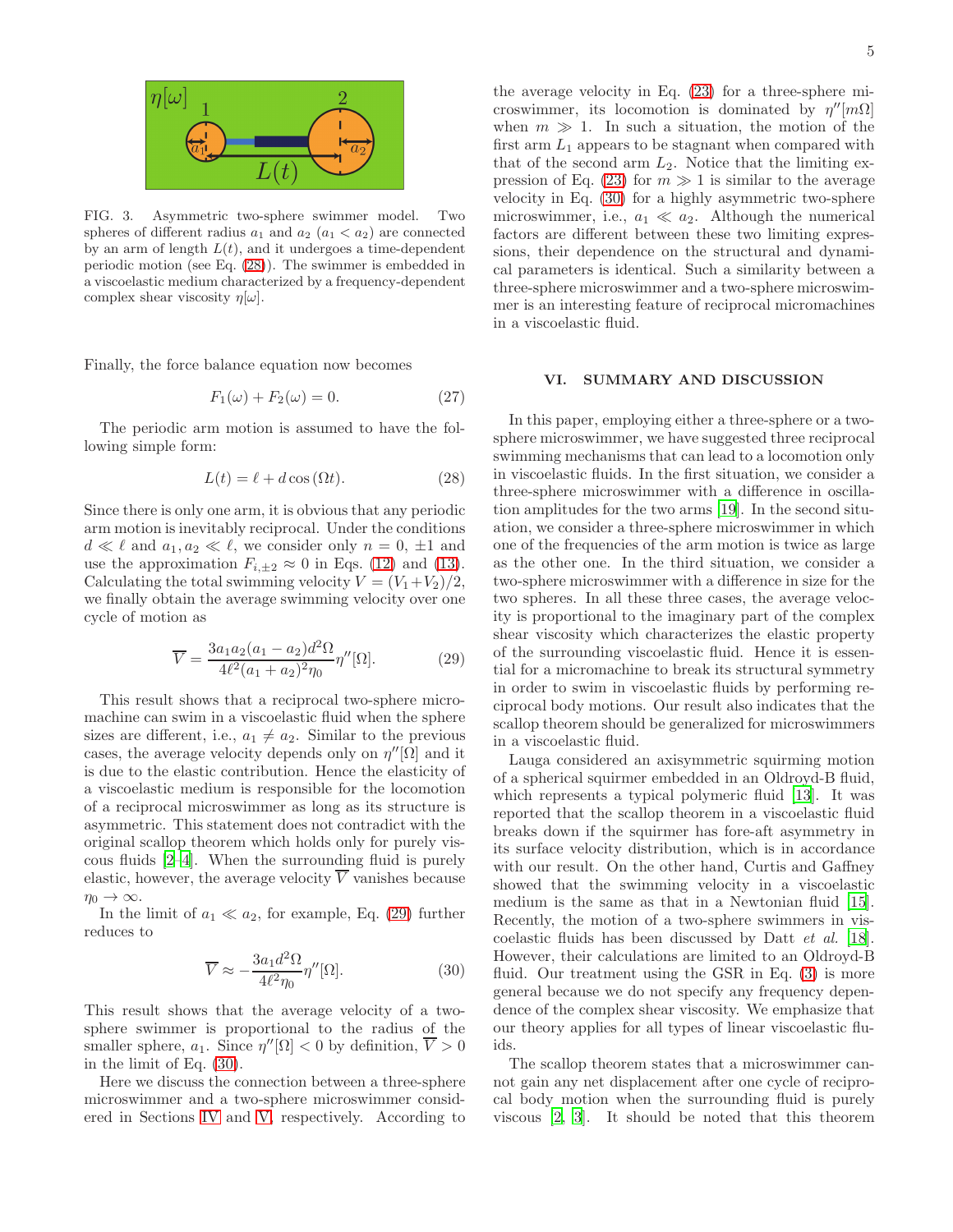is correct only when the Reynolds number strictly vanishes [\[4\]](#page-6-2). Lauga showed that oscillatory reciprocal forcing of a solid body leads to net translational motion when the Reynolds number is nonzero even when the fluid is purely viscous [\[35\]](#page-6-28). It was further predicted that the scallop theorem breaks down with inertia in a continuous manner as long as there are some spatial broken symmetries which govern the direction of the net motion. In the future, it would be interesting to see the effects of inertia for a reciprocal microswimmer in a viscoelastic fluid and to elucidate how the scallop theorem needs to be extended in more general situations.

Even though the argument in this work is restricted to an artificial microswimmer, we expect that the basic concept can be applied to more complex biological processes such as the motion of bacteria, flagellated cellular swimming, and the beating of cilia. Since most of these phenomena take place in a viscoelastic environment, we hope that the suggested mechanisms in this paper will be applicable for more complex biological swimming objects.

# DATA AVAILABILITY STATEMENTS

The derivation of the results of this study are available from the corresponding author upon reasonable request.

#### ACKNOWLEDGMENTS

We thank T. Kato and Y. Hosaka for useful discussions. We also thank S. Al-Izzi for his critical reading of the manuscript. K.Y. acknowledges support by a Grant-in-Aid for JSPS Fellows (Grant No. 18J21231) from the Japan Society for the Promotion of Science (JSPS). S.K. acknowledges support by a Grant-in-Aid for Scientific Research (C) (Grant No. 18K03567 and Grant No. 19K03765) from the JSPS, and support by a Grantin-Aid for Scientific Research on Innovative Areas "Information Physics of Living Matters" (Grant No. 20H05538) from the Ministry of Education, Culture, Sports, Science and Technology of Japan.

#### Appendix A: Derivation of Eq. [\(15\)](#page-2-6)

In this appendix, we show the detailed derivation of Eq.  $(15)$ . Substituting Eqs.  $(10)$  and  $(12)$  into Eq.  $(4)$ , we obtain

$$
V_{2,0} - V_{1,0} = 0,\t\t(A1)
$$

$$
V_{2,1} - V_{1,1} = -i\pi d_1 \Omega,\tag{A2}
$$

$$
V_{2,-1} - V_{1,-1} = i\pi d_1 \Omega,
$$
\n(A3)

<span id="page-5-0"></span>
$$
V_{2,n} - V_{1,n} = 0 \quad \text{for } |n| \ge 2. \tag{A4}
$$

Similarly, substituting Eqs.  $(11)$  and  $(12)$  into Eq.  $(5)$ , we obtain

$$
V_{3,0} - V_{2,0} = 0,\t\t(A5)
$$

<span id="page-5-1"></span>
$$
V_{3,1} - V_{2,1} = -i\pi d_2 \Omega,\tag{A6}
$$

$$
V_{3,-1} - V_{2,-1} = i\pi d_2 \Omega,\tag{A7}
$$

<span id="page-5-4"></span><span id="page-5-3"></span><span id="page-5-2"></span>
$$
V_{3,n} - V_{2,n} = 0 \quad \text{for } |n| \ge 2. \tag{A8}
$$

Next we expand Eqs. [\(6\)](#page-1-2), [\(7\)](#page-1-6) and [\(8\)](#page-1-3) in terms of the small quantities  $d_1/\ell$  and  $d_2/\ell$  while keeping only the lowest order terms. Substituting Eqs. [\(12\)](#page-2-3) and [\(13\)](#page-2-4) into these three equations, we obtain

$$
V_{1,n} \approx \frac{F_{1,n}}{6\pi\eta[-n\Omega]a} + \frac{1}{4\pi\eta[-n\Omega]l} \left( F_{2,n} - \frac{d_1 F_{2,n+1}}{2\ell} - \frac{d_1 F_{2,n-1}}{2\ell} \right) + \frac{1}{4\pi\eta[-n\Omega]l} \left( \frac{F_{3,n}}{2} - \frac{d_1 F_{3,n+1}}{8\ell} - \frac{d_1 F_{3,n-1}}{8\ell} - \frac{d_2 F_{3,n+1}}{8\ell} - \frac{d_2 F_{3,n-1}}{8\ell} \right),
$$
(A9)  

$$
V_{2,n} \approx \frac{1}{4\pi\eta[-n\Omega]l} \left( F_{1,n} - \frac{d_1 F_{1,n+1}}{2\ell} - \frac{d_1 F_{1,n-1}}{2\ell} \right) + \frac{F_{2,n}}{6\pi\eta[-n\Omega]a} + \frac{1}{4\pi\eta[-n\Omega]l} \left( F_{3,n} - \frac{d_2 F_{3,n+1}}{2\ell} - \frac{d_2 F_{3,n-1}}{2\ell} \right),
$$
(A10)

$$
V_{3,n} \approx \frac{1}{4\pi\eta[-n\Omega]\ell} \left( \frac{F_{1,n}}{2} - \frac{d_1 F_{1,n+1}}{8\ell} - \frac{d_1 F_{1,n-1}}{8\ell} - \frac{d_2 F_{1,n+1}}{8\ell} - \frac{d_2 F_{1,n-1}}{8\ell} \right) + \frac{1}{4\pi\eta[-n\Omega]\ell} \left( F_{2,n} - \frac{d_2 F_{2,n+1}}{2\ell} - \frac{d_2 F_{2,n-1}}{2\ell} \right) + \frac{F_{3,n}}{6\pi\eta[-n\Omega]a}.
$$
(A11)